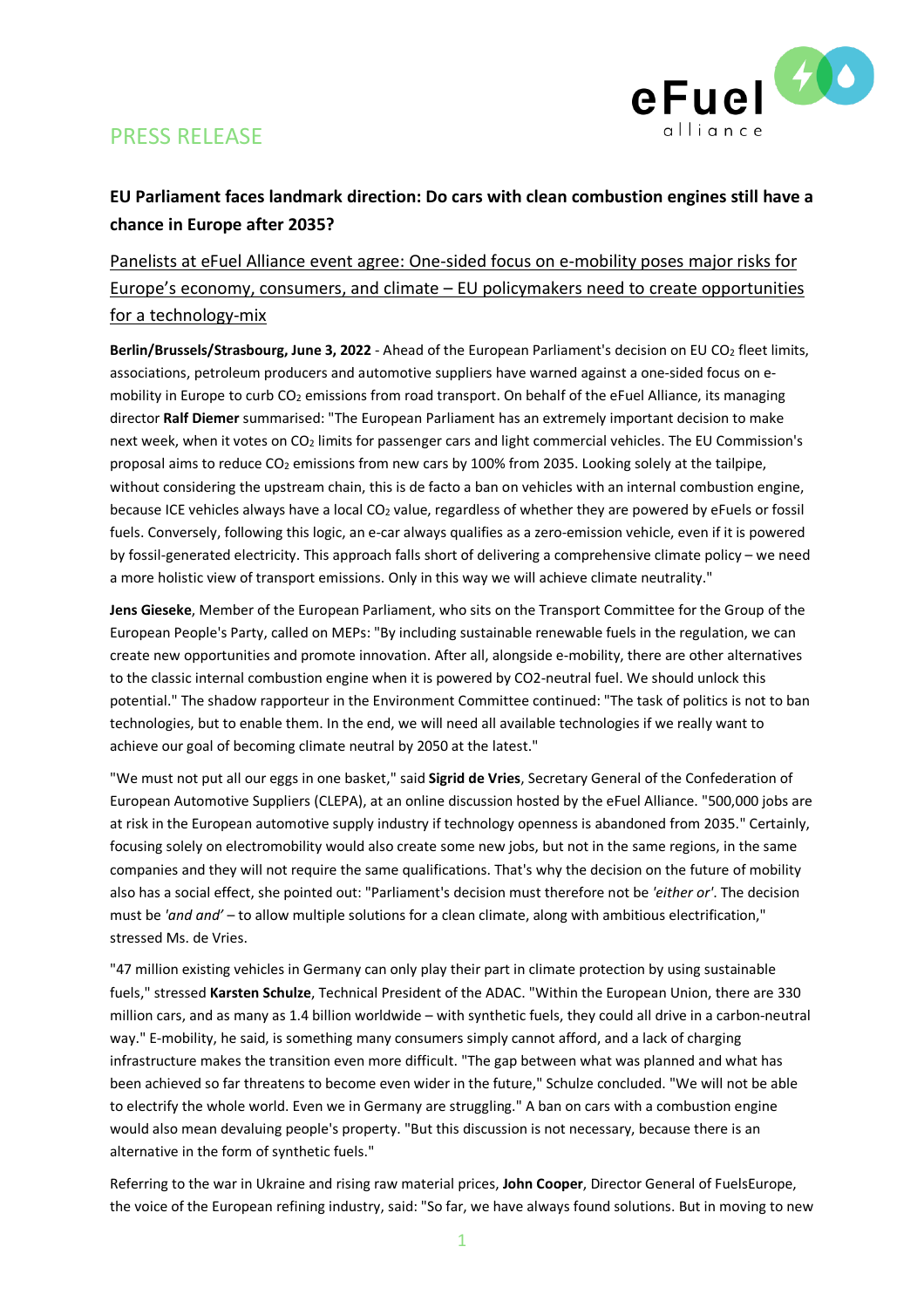

## PRESS RELEASE

forms of mobility, we should not trade one form of resource dependency (from many oil supply countries) for new dependencies (to the very few countries with batteries raw materials). We need every technology option available. It's economically risky to focus on just one technology when it requires such huge scale-up." A fair analysis of the full system change costs of an exclusive electro-mobility strategy has not been done, he said, but it is much higher than just the electricity cost promoted by supporters of an e-mobility monopoly. "When you talk about costs, you have to say firstly that mining for raw materials also has harmful environmental impacts and secondly that you have to include the costs of mining and metals processing in the calculation. The policy discussion, and the car regulations, have largely ignored these elements". At the same time, Cooper pointed to the huge potential for use of European-sourced biomass in enabling sustainable mobility, and that renewable and e-fuels require no other system change costs, just the fuel production investments.

**Prof. Dr. Hubertus Bardt** from the Institut der deutschen Wirtschaft IW provided some calculations in the online discussion: "Russia is one of the world's largest oil producers, practically on a par with Saudi Arabia. The more Russia is cut off from the world market after the start of the Ukraine war, the more strongly prices will react." It is unclear, however, whether and how other oil producers such as Saudi Arabia or Iran will respond in the long term, he said. Gas prices are expected to return to the old price level, but even if LNG is used on a large scale, Europe will lose competitiveness.

In recent days, 106 associations and companies from the mobility, technology and energy sectors had already addressed MEPs in a joint [letter](https://clepa.eu/wp-content/uploads/2022/05/Joint-letter-CO2-emission-standards_final-version.pdf). "Where clean electromobility is the solution that meets consumer demands, it will prevail. Where it is not (yet) feasible, there should be a choice. EU employment remains stable with a technology open regulation while also providing affordable and low-cost solutions for vulnerable households and businesses. To reduce carbon emissions, the electricity and fuels used to power vehicles need to be renewable. Hence, the focus should be put on decarbonising the electricity and fuels supply, not on banning or promoting one technology over others," the letter states.

A 100% reduction in CO<sup>2</sup> would de facto mean not only a complete ban on internal combustion engines, but also on plug-in hybrid vehicles. A target of less than 100% or the recognition of  $CO<sub>2</sub>$  emission reductions through the contribution of sustainable renewable fuels would avoid such a ban.

A voluntary crediting system for sustainable renewable fuels could be a practical solution that could be included in the regulation on CO<sup>2</sup> standards for cars and vans. This would use existing structures for crediting fuels in the marketplace and avoid double counting. The crediting system would be a first step toward a more holistic life-cycle approach. It would provide a safety net for cases where direct electrification is not yet feasible, the signatories stress.

Attention editors: According to current plenary agenda, the debate in the EU Parliament is scheduled to begin at around 2:30 p.m. on Tuesday, June 7. The vote is scheduled for Wednesday afternoon.

For more information: [www.efuel-alliance.eu](http://www.efuel-alliance.eu/)

#### **>>> The eFuel Alliance e.V. <<<**

The eFuel Alliance is an interest group working for the political and social acceptance of eFuels and for their approval. We represent more than 170 companies, associations and consumer organizations along the eFuel production value chain.

We stand for fair competition and a level playing field for all relevant emission reduction solutions. We are clearly committed to greater climate protection and want to see the significant contribution of eFuels to